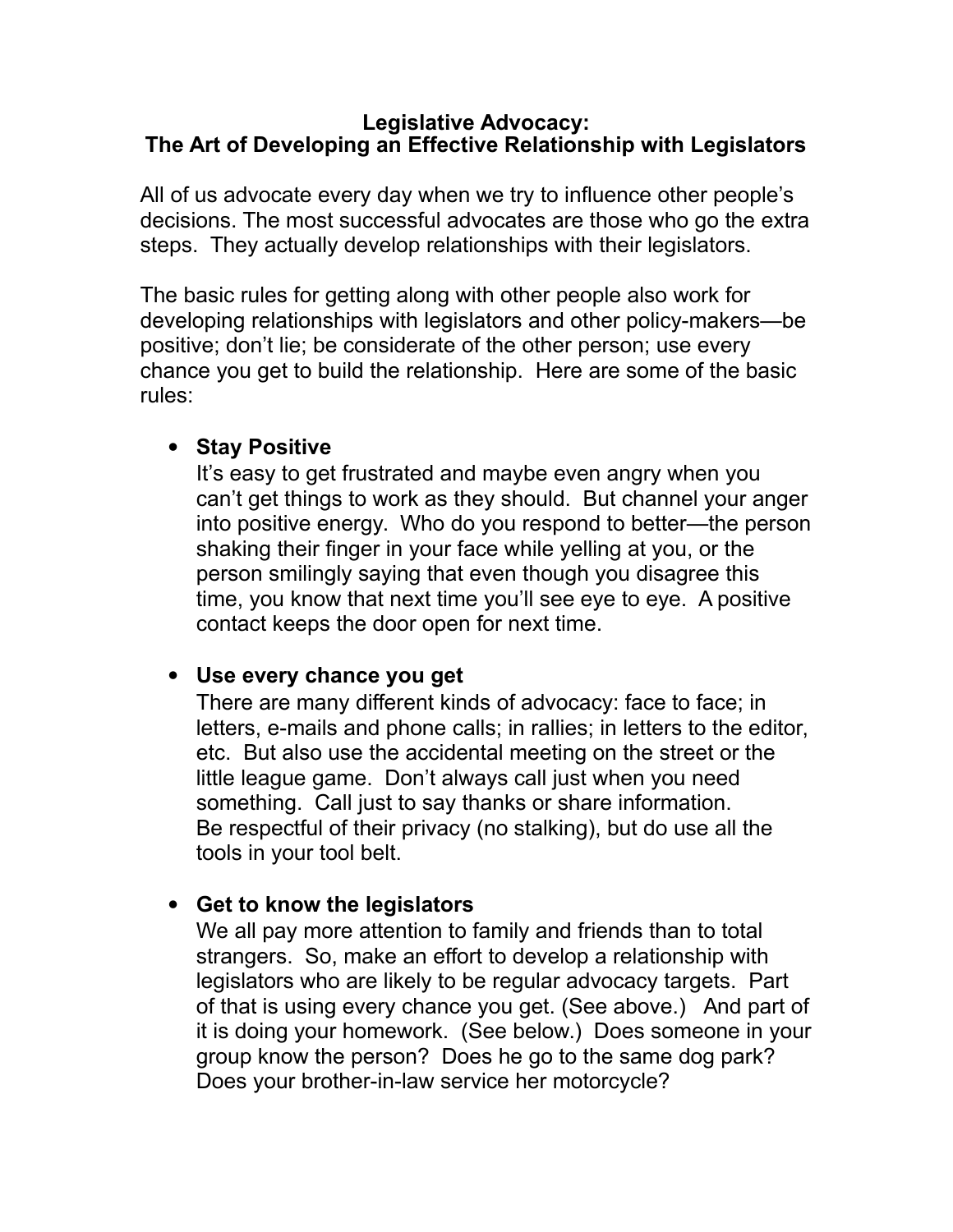### **Do your homework**

Most legislators are busy people. They don't have time to be an expert on every issue. But you ARE an expert on your issues. Be sure that you've thought through both the problem and the solution. Can you give examples of other places where your solution was successful? Or examples where the issue you're fighting against failed miserably. Who's likely to be a supporter that will help you? Who's likely to oppose you and how can you argue against them? It's all part of becoming an expert.

### **Be clear**

Make sure that you're not using jargon or acronyms (words that most people won't understand). Work on getting your message across in as few words as possible. People remember "sound bites." Explain the problem, how it affects people and the solution. Be sure to be very clear about what you want the legislator to do.

### **Never give bad information**

If you want your information to be trusted, it has to be trustworthy. So, it's very important to always give good information. It helps if you've done your homework. If someone asks a question and you don't know the answer, tell them you'll find out and get back to them by a specific time. Getting back to them gives you another contact.

### **Be balanced**

Try to be balanced in your advocacy. Share both emotional appeal (personal stories) and good research (facts and figures). Go for both quantity (a whole stack of post cards) and quality (a handful of personal letters.

#### **Work with staff**

You don't need to start at the top with the legislator. Start with staff working on the issue and then if they can't help you, work your way up. Get to know people who work in the office. Don't ignore folks who can help you. The receptionist who answers the phone may control access to his boss.